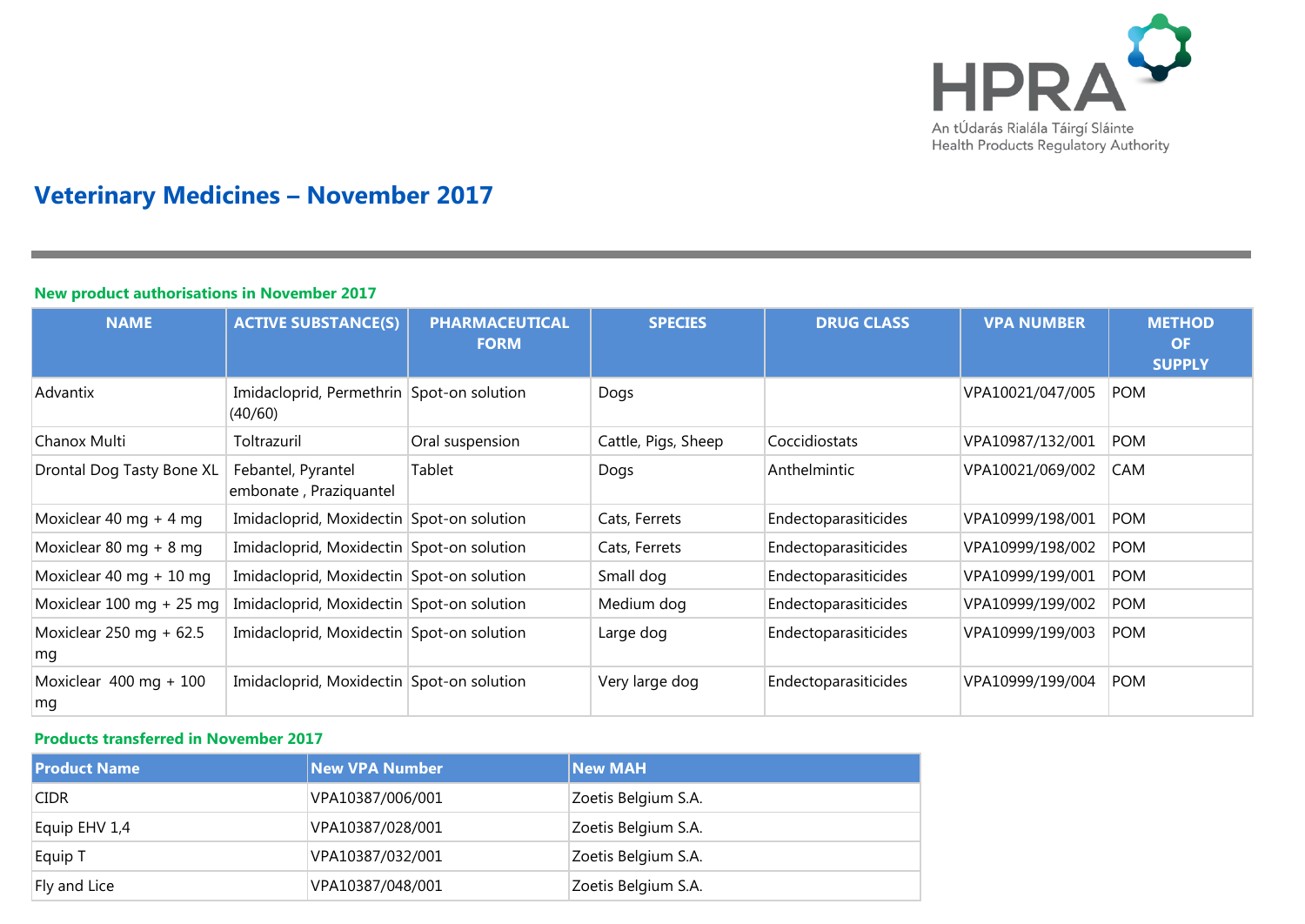

| Ketofen           | VPA10815/051/001 | Ceva Santé Animale  |
|-------------------|------------------|---------------------|
| Lutalyse          | VPA10387/042/001 | Zoetis Belgium S.A. |
| <b>PARVORUVAX</b> | VPA10815/052/001 | Ceva Santé Animale  |
| <b>PARVOVAX</b>   | VPA10815/053/001 | Ceva Santé Animale  |
| Progressis        | VPA10815/054/001 | Ceva Santé Animale  |
| Rispoval RS+PI3   | VPA10387/064/001 | Zoetis Belgium S.A. |
| Synulox 50mg      | VPA10387/074/001 | Zoetis Belgium S.A. |
| Synulox 250mg     | VPA10387/074/002 | Zoetis Belgium S.A. |
| Terramycin        | VPA10387/076/001 | Zoetis Belgium S.A. |

## **Specific product updates (for animal record keeping purposes)**

## **Change to Withdrawal Periods**

| <b>Product Name</b> | lVPA Number      | МАН                      |
|---------------------|------------------|--------------------------|
| Zanil Fluke Drench  | VPA10996/262/001 | Intervet Ireland Limited |

## **Products withdrawn in November 2017**

| <b>Product Name</b>                | <b>VPA Number</b> | <b>MAH</b>                    |
|------------------------------------|-------------------|-------------------------------|
| Betamox 40 mg                      | VPA10999/015/001  | Norbrook Laboratories Limited |
| Betamox 400 mg                     | VPA10999/014/001  | Norbrook Laboratories Limited |
| Devomycin D Solution for Injection | VPA10999/028/001A | Norbrook Laboratories Limited |
| Fasinex                            | VPA10397/001/002  | Elanco Europe Ltd             |
| Fenzol                             | VPA10999/063/001  | Norbrook Laboratories Limited |
| Florvio                            | VPA10397/022/001  | Elanco Europe Ltd             |